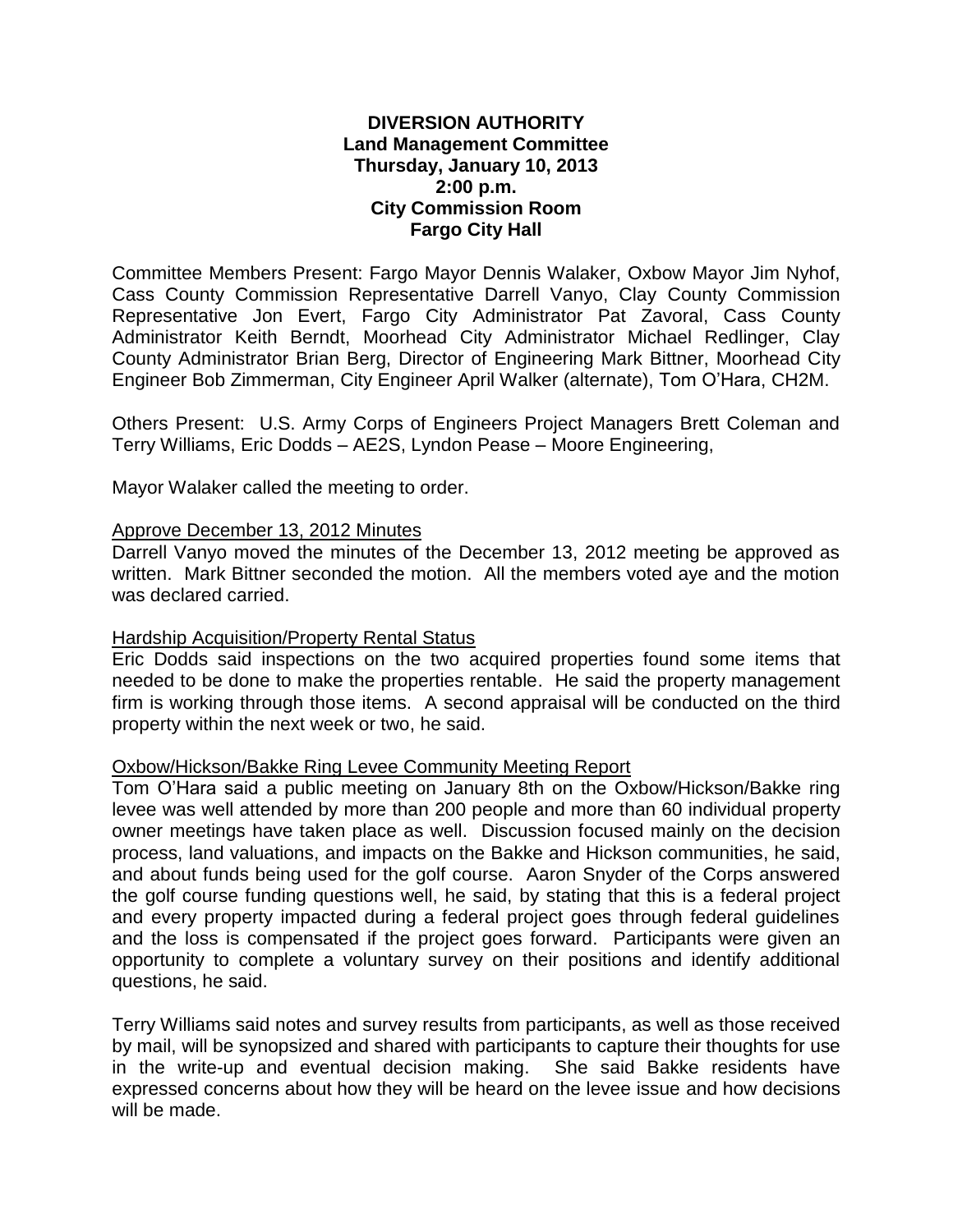Some mistrust and anger has developed as the project has evolved and changes have been made, Jon Evert said, and some people outside of Oxbow feel left out.

Keith Berndt stated he felt the tone was more positive in the individual meetings than at the public meeting. He said he is hopeful Bakke can organize more as a group and come forward with their concerns.

Mark Bittner said people are starting to get serious about wanting answers and information needs to continue getting out to the public. He said there are also rural farmsteads and homes that need an individualized approach.

Darrell Vanyo said individual meetings can lead to better feedback than public meetings where not everyone is willing to speak out. He said he has not heard anything from Bakke other than the initial "no" response for a ring levee and they need to somehow come forward if their response differs from that. He said the Diversion Authority is not going to step in and dictate how decisions are made. He posed the question whether it would help communication to offer them a place at this table, at least during this process.

This has always been an open meeting, Mayor Walaker stated. If Bakke residents do not have information, he said, it could be that their needs were not recognized or they did not realize the scope. He said this item should be discussed further following the individual meetings.

Pat Zavoral said, in the past, when the City of Fargo was working to extend a sewer line to Oxbow, it became necessary to go door-to-door in the Bakke area to be certain the individuals understood the process. He said individual meetings may be necessary and perhaps someone will come forward to represent the neighborhood.

Tom O'Hara said the next decision point will be next month, and that decision will be just to leave the levee concept in the plan.

Jim Nyhof said he has heard interest from landowners who may be displaced in the staging area about having an opportunity to purchase land in a ring levee-protected area, which is a good sign of marketability returning to the community. He said Oxbow will likely make their decision before May.

### Oxbow Levee Community Conditions Memorandum of Understanding

Tom O'Hara said a decision paper will come before the Board today to address the City of Oxbow's request and conditions to construct a ring levee to protect properties from floodwater. During discussions, he said, the City of Oxbow requested a Memorandum of Understanding (MOU) be developed to clearly capture what both sides are agreeing to. He said the draft MOU speaks to the intent of the parties to continue to work toward an acceptable solution.

Pat Zavoral said the concepts in the MOU are being presented today for approval and the details can be worked out during the process. Property acquisition will be in two forms, he said; purchasing property in the right-of-way and where the levee would go.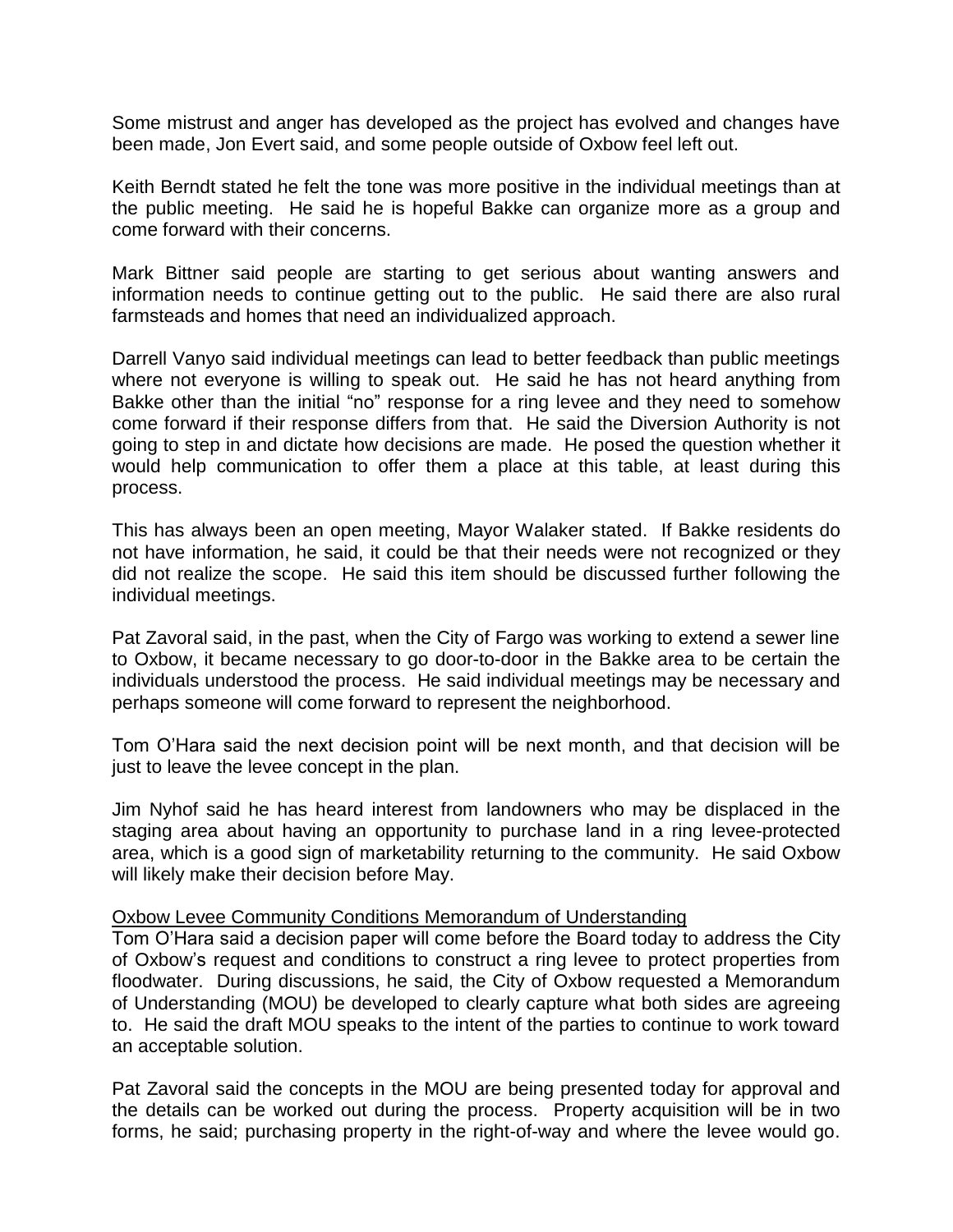He said homeowners in the staging area outside of Oxbow may also seek to purchase property inside Oxbow to be protected, so the size of the footprint for redevelopment still needs to be determined. He said once property is purchased, Oxbow will be given credit based on engineering estimates as to what the infrastructure costs will be to accommodate those homes, such as water, sewer, streets, curb, gutter, street lights and other necessary amenities. As far as the Country Club, he said, there would be the purchase of the property, the clubhouse, property and affected holes and Oxbow would be credited an amount to relocate it to a protected area. He said the Diversion Authority will have a contract with Oxbow, and in turn, Oxbow will contract with a developer. The cost of the construction of the levee, the buyouts and the infrastructure will all be part of the cost of the diversion, he said, and will not be costs borne by Oxbow. It is suggested a special assessment be put in place as a backstop for any shortfalls in the sales tax, he said, but will not be used. He said there will be a maintenance special assessment and Oxbow has agreed to that.

It is important that the engineering is accurate enough to prevent Oxbow from unforeseen costs, said Jim Nyhof, and that the MOU is negotiable as the project develops.

Mark Bittner pointed out that some items will be included above what the Corps will give credit for. He said those items will need to be quantified and this MOU document is intended to say the Authority agrees.

Darrell Vanyo moved the Land Management Committee adopt the concepts outlined in the draft Memorandum of Understanding between the Diversion Authority and City of Oxbow. Jim Nyhof seconded the motion. All the members voted aye and the motion was declared carried.

# Flowage Easement Request for Proposals

Eric Dodds said the draft Request for Proposals (RFP) for the Economic Evaluation of Temporary Water Retention Easement Values is for issuance to the University of Minnesota and the North Dakota State University Research Departments with the idea of engaging their agricultural economist researchers to help define a process for determining the value of a flowage easement in the staging area. He said this is well in advance of when flowage easement purchases are needed; however, there is value in defining a process that is backed up by third-party researchers. He said determining a value would help alleviate some uncertainty. This has been discussed at the Agricultural Subcommittee meetings, he said, and at their last meeting the Subcommittee agreed to move it forward for approval. The RFP asks the researchers to define a value, he said, although this committee may want the primary intent to be defining a process.

In response to a question from Mark Bittner whether this may be more of a legal or appraisal issue, Eric Dodds said he has discussed this RFP in concept with John Albrecht of the Corps Real Estate Division, who thought it would be a valuable process. He said Mr. Albrecht will likely review the RFP before it is finalized. The appraisal process for determining flowage easements is somewhat subjective, he said.